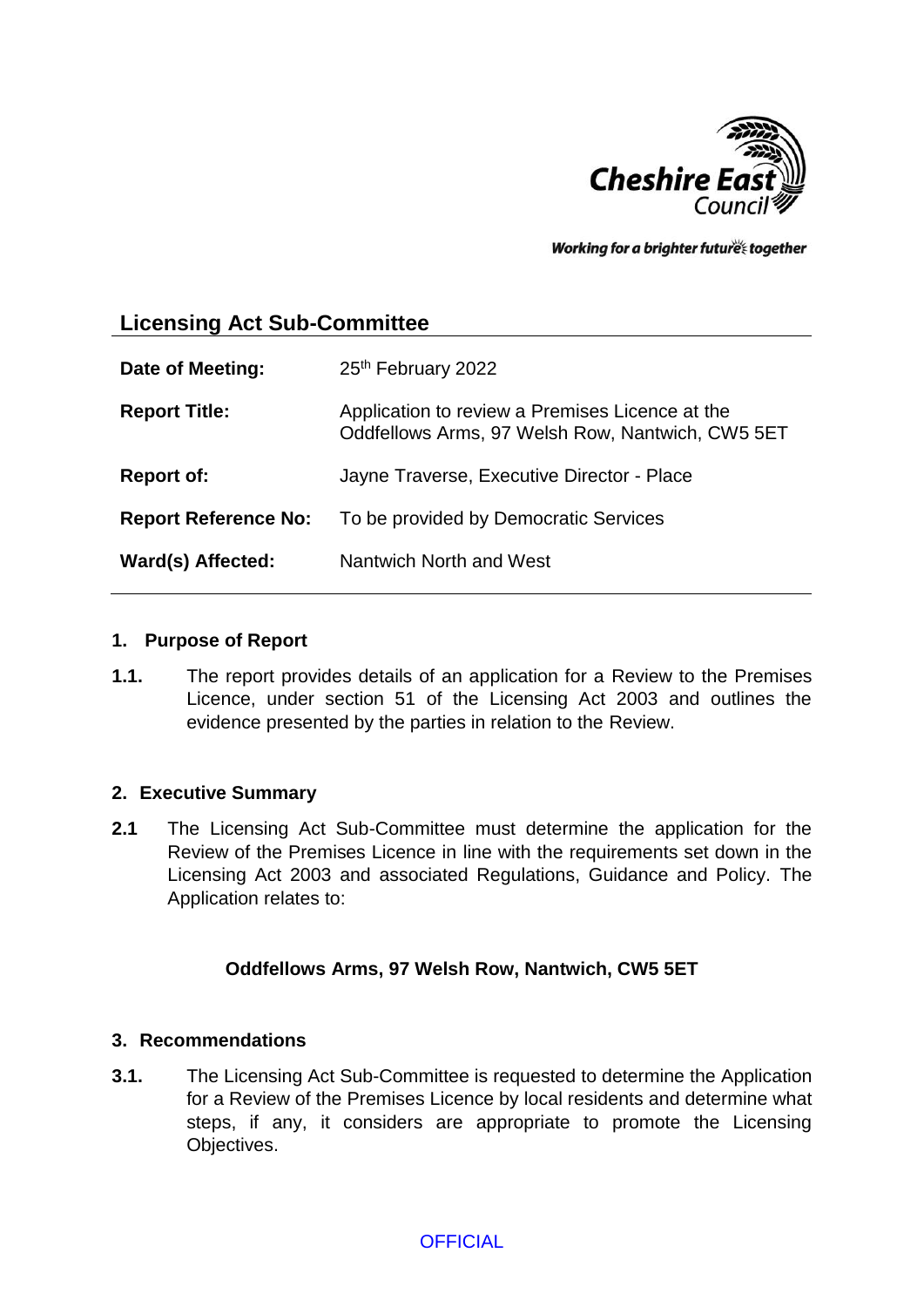#### **4. Reasons for Recommendations**

- **4.1.** The Licensing Act Sub-Committee has the power to determine this application in accordance with the provisions of the Licensing Act 2003 and the Council's Constitution.
- **4.2.** Acting in the capacity of the Licensing Authority, Members must seek to promote the Licensing Objectives. And where Members consider that matters have engaged one or more of the Objectives, they may exercise their discretion. The Licensing Objectives are:
	- a) The prevention of crime and disorder
	- b) Public Safety
	- c) The prevention of public nuisance
	- d) The protection of children from home
- **4.3.** Members of the Licensing Sub-Committee are reminded that they may not exercise discretion in any case, merely because it considers it desirable to do so. Careful consideration should be given to the application and the evidence/information presented by the parties in relation to the Review.
- **4.4.** Finally, Members are also reminded that in determining the application, consideration also needs to be given to:
	- a) The rules of natural justice
	- b) The provisions of the Human Rights Act 1998

#### **5. Other Options Considered**

**5.1.** No other options have been considered, the Licensing Authority must determine such applications in the manner prescribed in the legislation.

#### **6. Background**

#### **6.1. Summary of the Application**

**6.2.** The Application for the Review of the Premises Licence was received on the 10<sup>th</sup> January 2022 (appendix 1). The application was sent to the Responsible Authorities for comment and was advertised in the manner summarised in paragraph 7 of this report. The application incorrectly identifies Mr Oldfield as the premises licence holder. This is not a mandatory field within the form and it is clear from the address provided that the Review relates to these premises. The licence is held by Marton's PLC and Mr Oldfield is the designated premises supervisor.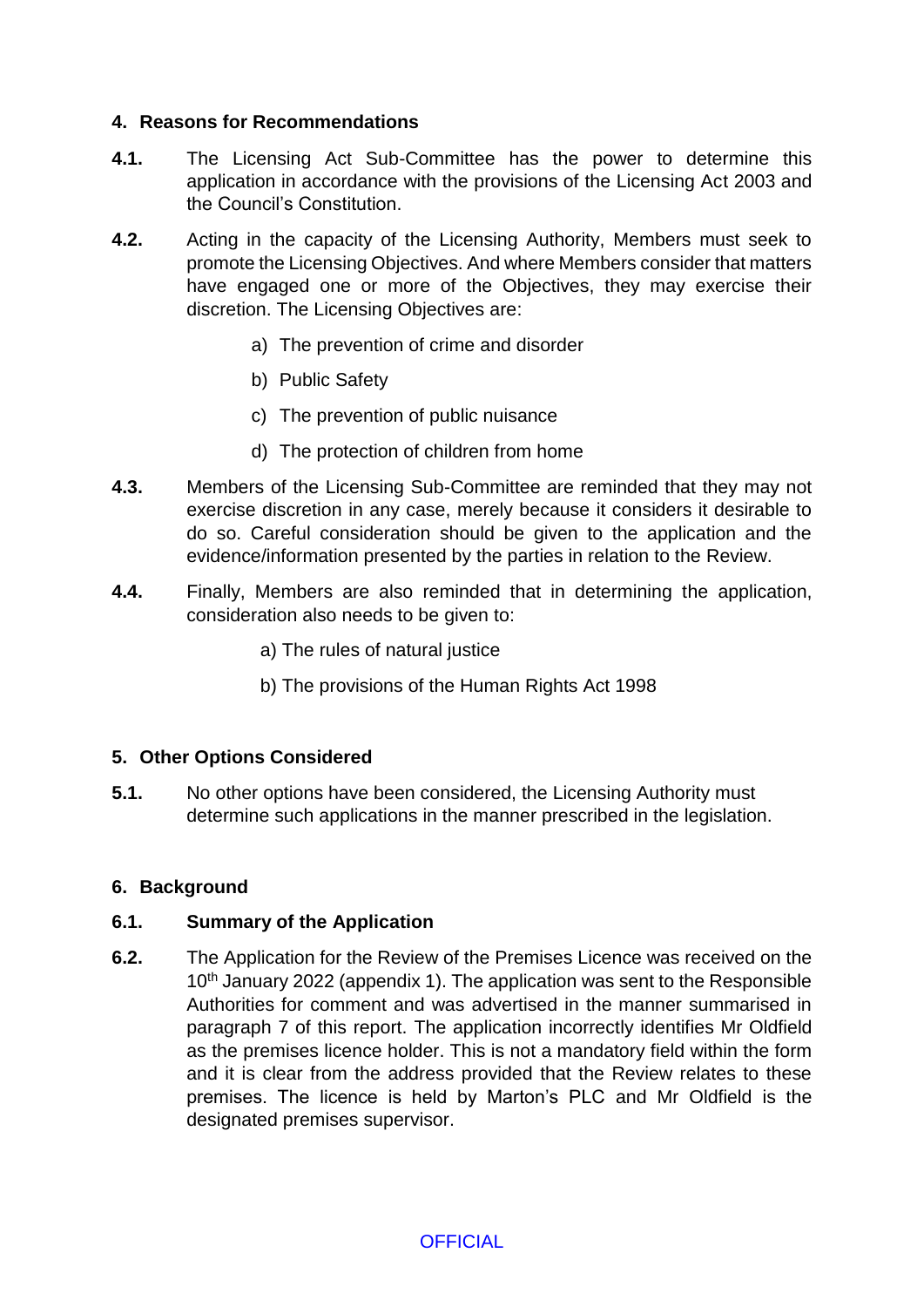- **6.3.** The application within the agenda pack has been redacted to remove some personal information. Members of the Committee will be provided with this information separately.
- **6.4.** The grounds for the review application are:
	- The prevention of public nuisance
- **6.5.** The full grounds for the Review are set out in the application together with the supporting information provided. This supporting information includes audio and video recordings made by the applicants, which will be shown at the Hearing.
- **6.6.** Following the advertising of the application the Licensing Team received a number of relevant representations. These are set out at appendix 2 and Members will note that a significant number are in support of Mr Oldfield and his management of the premises. Additional information has also been provided by one of the applicants for Review during the consultation period (appendix 3)
- **6.7.** Neutral comments provided for information have also been received from Cheshire Constabulary and the Council's Environmental Health Team and Cheshire Constabulary (appendix 4). These explain the activity or lack of issues those agencies have had in relation to the premises.

#### **6.8. History of the premises**

- **6.9.** The Oddfellows Arms has been a licenced premises for a considerable length of time. The current premises licence (number 321) licence granted in 2005 following the transition of alcohol licensing matters from the Magistrates' Court to the Local Authority, at that time Crewe and Nantwich Borough Council. The current licence is attached at appendix 5.
- **6.10.** Since September 2017 the premises licence has been held by Marston's PLC. The current designated premises supervisor, Mr Jordan Oldfield, has been in place since June 2018.
- **6.11.** There is no record in the licensing database of any complaints being received prior to September 2018.
- **6.12.** A previous application for the Review of the Licence was made by the same parties on the 17th February 2020 however the continuation of that application was frustrated by COVID restrictions. The applicants have therefore made a new application.

#### **6.13. Information of Complaints made to the Licensing Team**

**6.14.** The Licensing Team has received a number of complaints from local residents since September 2018. These complaints all relate to noise nuisance of one type or another. These complaints were dealt with jointly with our colleagues in the Environmental Health Team and are set out within their representation. We have therefore not made a separate representation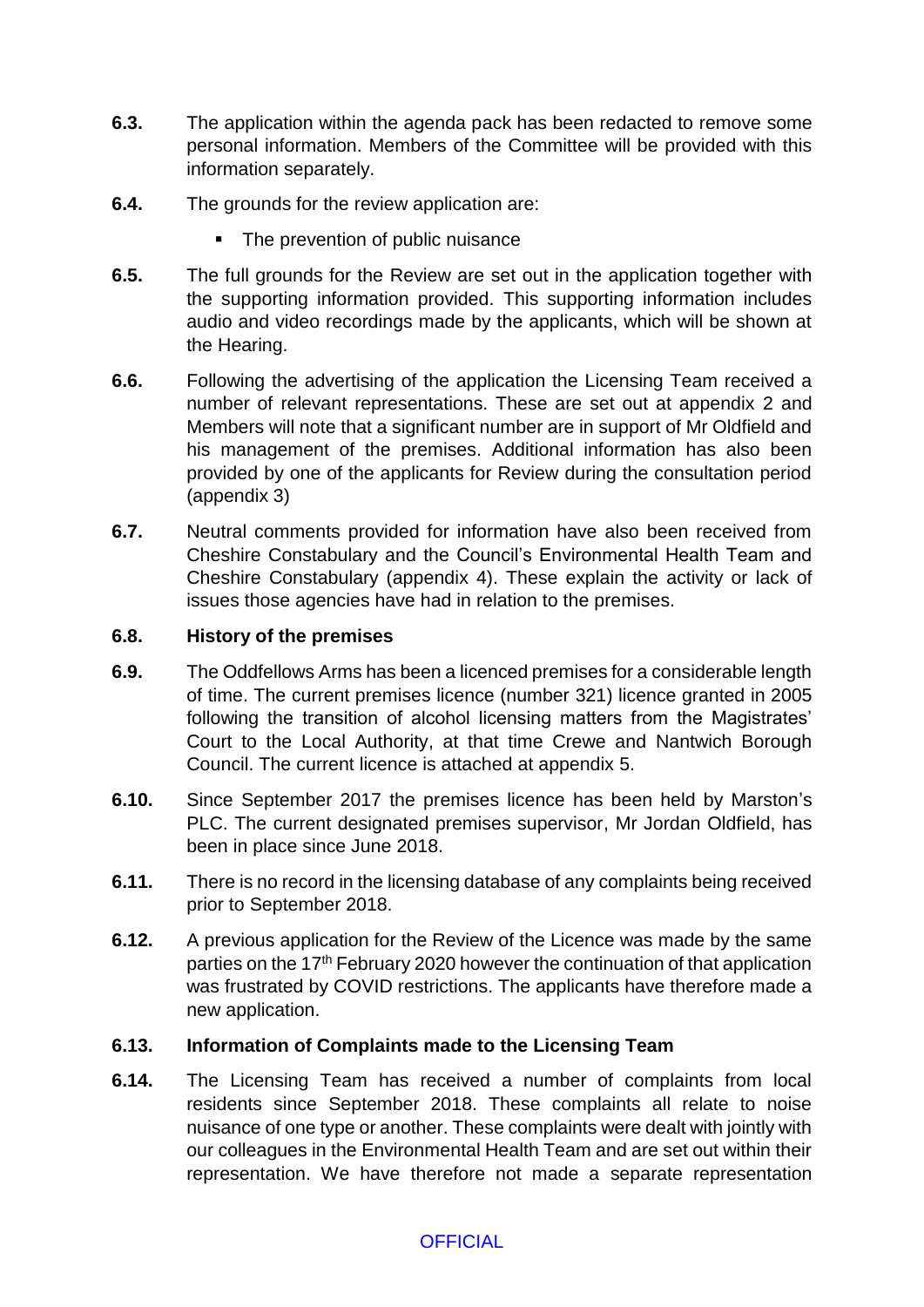setting these out to avoid duplication. Where matters relate solely to noise nuisance and not to a breach of the premises licence, the complains are led by Environmental Health. The Licensing Team will support our colleagues and will signpost complainants to the licensing review process.

- **6.15.** In September 2018 the Licensing Team received a noise nuisance complaint from a local resident who is party to this Hearing. This complaint was not referenced in the Environmental Health representation. The matter was dealt with by a letter of advice being sent to the then Business Development Manager at Marston's.
- **6.16.** During the investigation into the complaints the Environmental Health Team have not found that the nuisance meets the threshold to be considered a Statutory Nuisance. However, when considering this application Members will need to be mindful that Public Nuisance and Statutory Nuisance, while can overlap, do not have the same meaning. And a Public Nuisance in licensing terms can be found where a Statutory Nuisance has not been found.

#### **6.17. Decisions Available**

- **6.18.** In determining an application for the Review of a Licence the Licensing Authority can take a number of steps if it is considered appropriate for the promotion of the Licensing Objectives, in accordance with section 52 (4), those steps are:
	- I. Modify the conditions of the licence. For this purpose, the conditions of the licence are modified if any of them are altered or omitted, or any new condition is added (see
	- II. Exclude a licensable activity from the scope of the licence
	- III. Remove the designated premises supervisor
	- IV. Suspend the licence for a period not exceeding three months
	- V. Revoke the licence
- **6.19.** Members are reminded that should any conditions be added, they should be practical, enforceable and appropriate to promote the Licensing Objectives
- **6.20.** In their application the parties are seeking changes to the licence rather than any other action that could be taken. The changes sought to the licence are:
	- 1. No use of the garden or patio after 11:00pm
	- 2. No amplified music, live or recorded in the garden
	- 3. A reduction in the number of licensed outdoor performances from 8 to 6 each year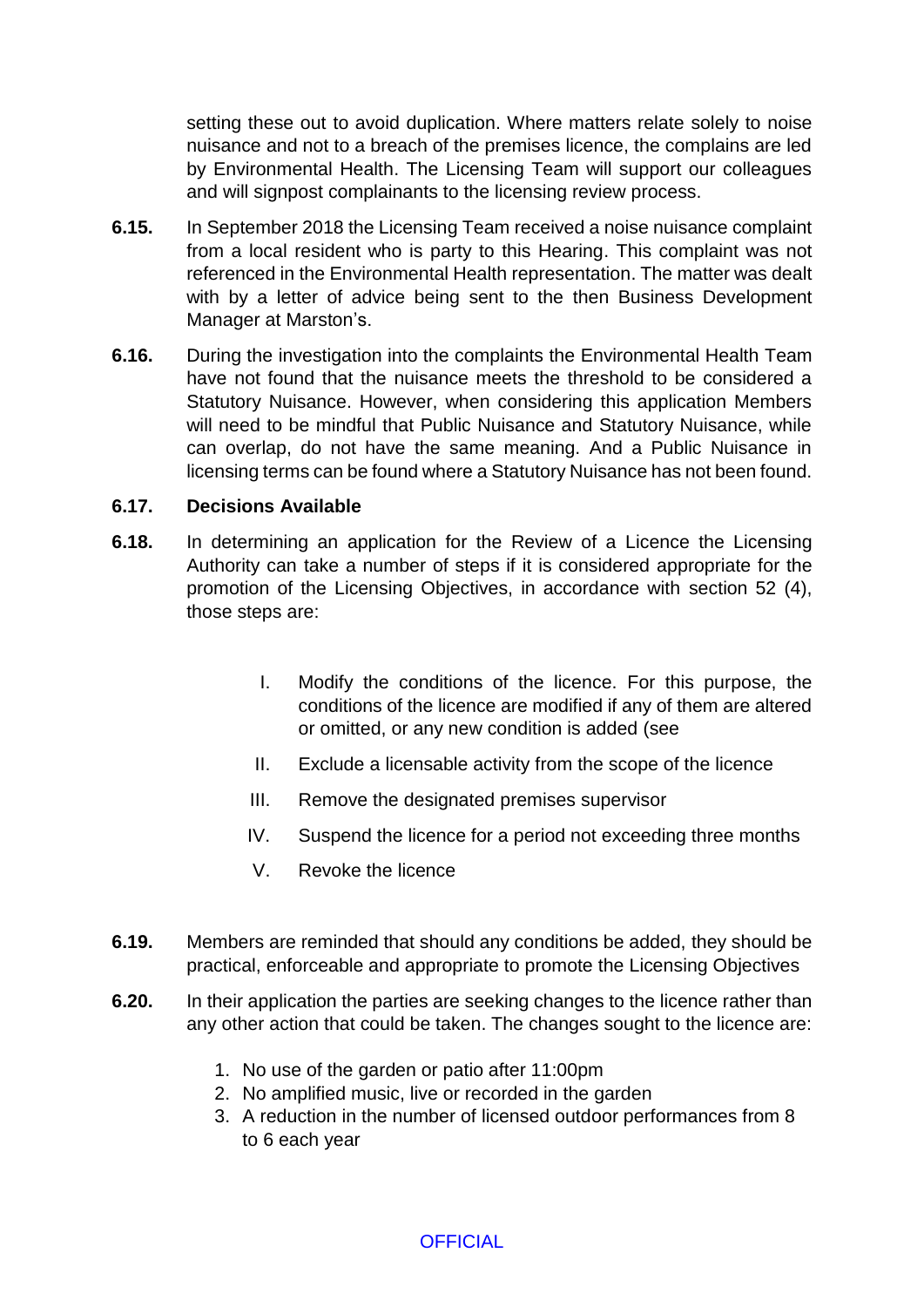- 4. No live music inside the pub after 11:00pm and control of live music volume inside the premises
- **6.21.** Members will be aware that the various changes to regulated entertainment have resulted in many types of entertainment not being licensable between 08:00 and 23:00 (providing certain criteria are met). A number of the actions sought by the applicants for the Review would come under those changes. Members should there note that on review of a premises licence or club premises certificate a licensing authority may (without prejudice to any other steps available to it under this Act) add a condition relating to music as if:
	- a) the music were regulated entertainment, and
	- b) the licence or certificate licensed the music
- **6.22.** Members should also note that the plan of premises does not include any external area for licensable activities.
- **6.23.** This would mean that any conditions applied to the licence following the review would have effect regardless of whether or not any of the legislation deregulating entertainment was engaged.

#### **7. Consultation and Engagement**

- **7.1.** Following services of the application on the Licensing Authority, the application was distributed to all Responsible Authorities for consultation and comment.
- **7.2.** In accordance with The Licensing Act 2003 (Premises licences and club premises certificates) Regulations 2005 the Council is required to advertise the application, including the placing of notices at or near the premises subject of the review for not less than 28 days.
- **7.3.** The reason for the placing of notices is to make members of the public aware of the Review. The notices must also state the grounds for the review in accordance with Regulation 39. The grounds for the review were summarised on the notice with the information taken from the review application form. Notices were displayed in accordance with this requirement and were regularly checked during the 28 day period.

#### **8. Implications**

#### **8.1. Legal**

**8.1.1.** Subsection 52(2) of the Licensing Act 2003 prescribes that before determining an application for a review received in accordance with section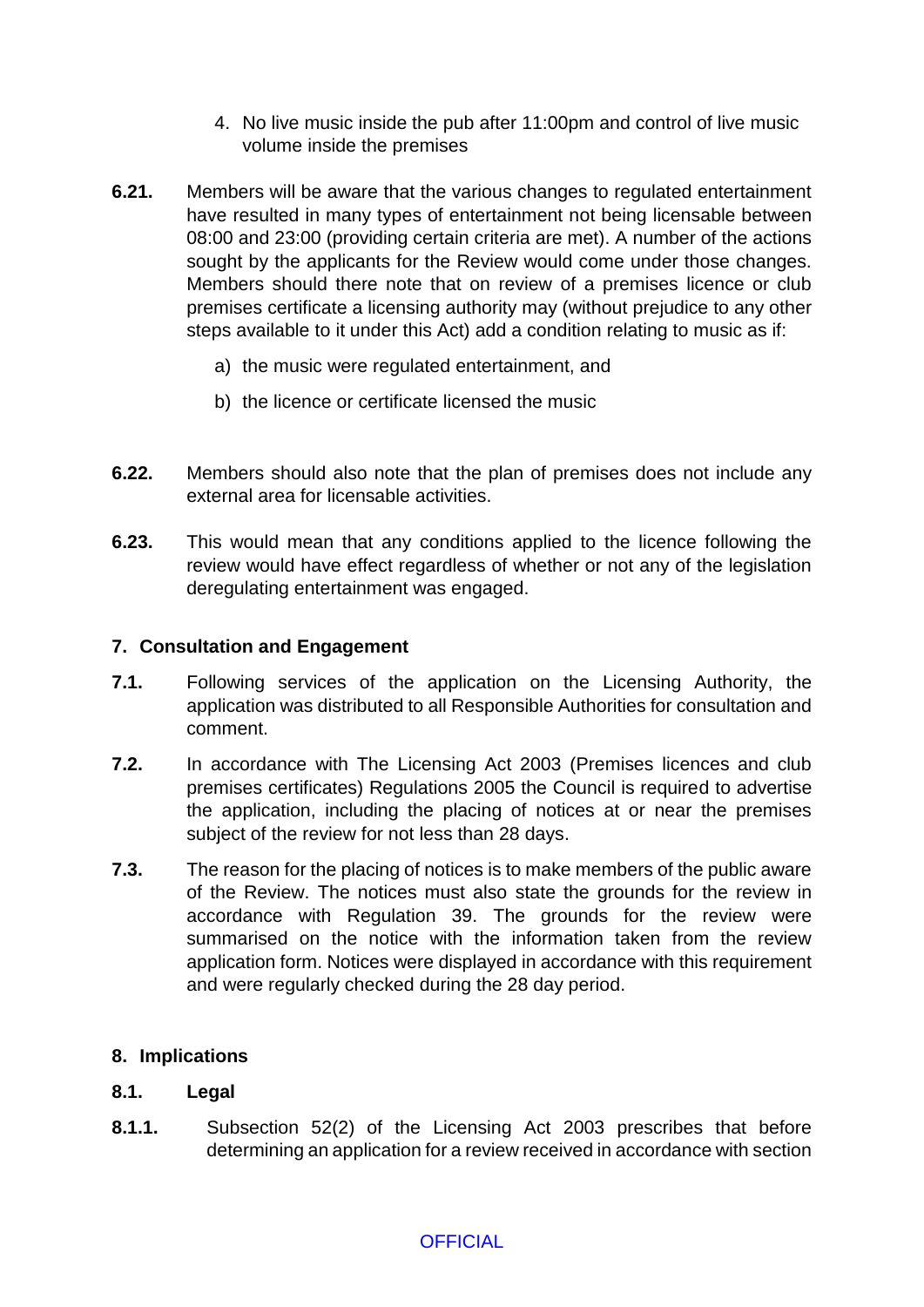51, the Licensing Authority must hold a Hearing to consider the review application and any relevant representations.

- 8.1.2. Subsection 52(3) states that the authority must, having regard to the application and any relevant representations, take such of the steps as it considers, appropriate for the promotion of the Licensing Objectives.
- 8.1.3. There is also a statutory obligation placed on the Local Authority under section 17 of the Crime and Disorder Act 1998 to exercise its various functions, doing all that it can to prevent Crime and disorder, and Antisocial Behaviour, behaviour adversely affecting the environment as well the misuse of drugs, alcohol and re-offending in the Local Environment.
- 8.1.4. By virtue of section 52(11) of the Licensing Act 2003, any decision of the Sub-Committee to take one or more of the steps set out above does not have effect:
	- a) Until the end of the period given for appealing against the decision or
	- b) If the decision is appealed against, until the appeal is disposed of

## **8.2. Finance**

8.2.1. There are no Financial implications

## **8.3. Policy**

- **8.3.1.** The Licensing Authority has adopted a Statement of Licensing Policy in accordance with section 5 of the Licensing Act 2003.
- 8.3.2. The Licensing Authority must also have regard to the guidance issued under section 182 of the Licensing Act 2003.
- 8.3.3. Members should provide reason(s) for any decision taken and should set out the reasoning where they determine to depart in any way from the Policy or Guidance.

## **8.4. Equality**

**8.4.1.** There are no direct Equality implications

## **8.5. Human Resources**

**8.5.1.** There are no Human Resources implications

## **8.6. Risk Management**

**8.6.1.** The Licensing Act Sub-Committee will hear representations made on behalf of both the applicant and those who have submitted relevant representations and will make a decision on the basis of the evidence and information presented. The Licensing Act 2003 makes provision for appeal to the Magistrates' Court of any decision made by the Licensing Authority